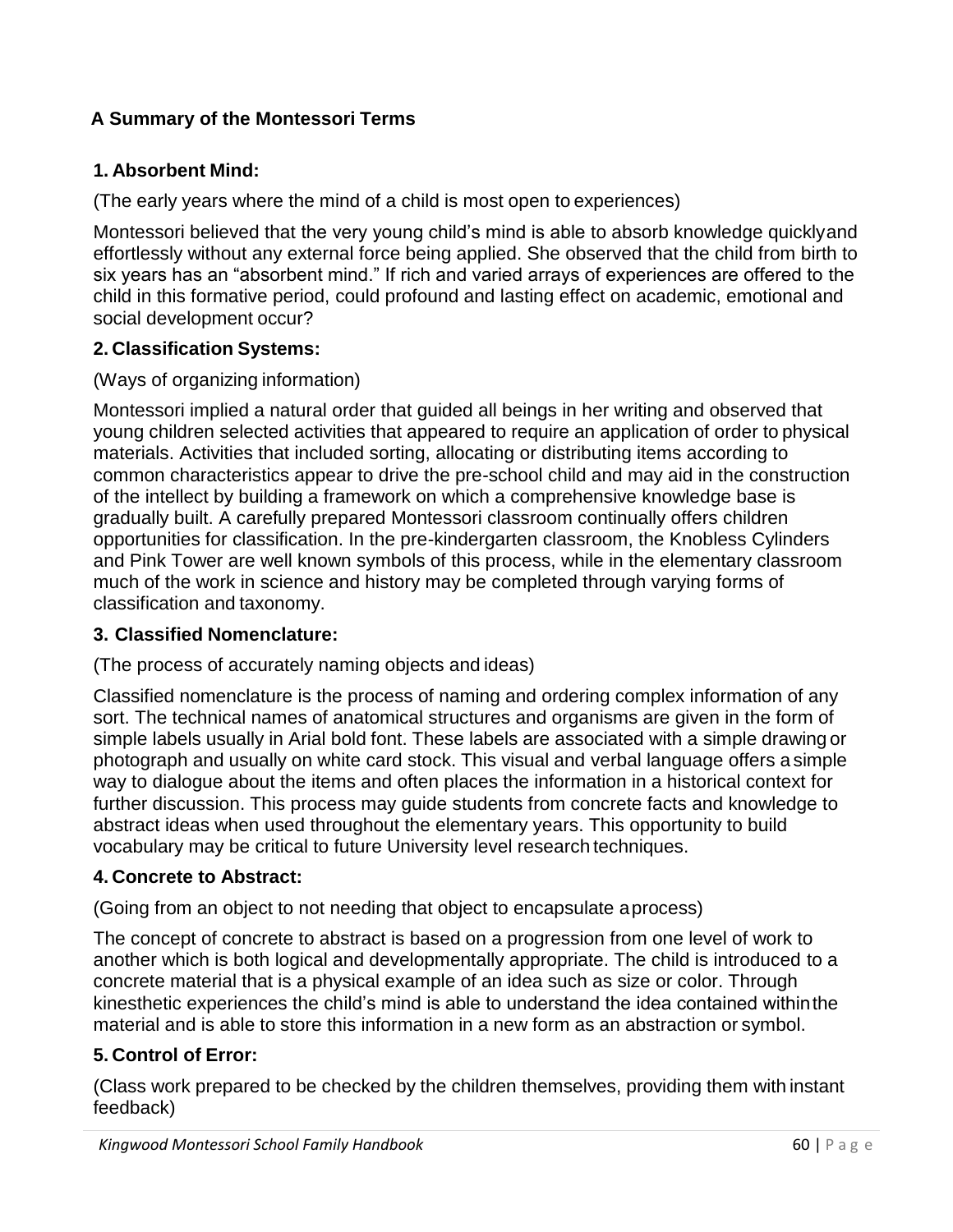Control of error is a method used within the Montessori materials that provides instant feedback for the children about their work. Most Montessori activities provide childrenwith some way of assessing their own progress. This puts control in their hands and is an important aspect in children's development.

## **6. Control/Working Charts:**

(The Montessori control boards for addition, subtraction, multiplication and division forthe child to use to check their answers)

Control charts are used to monitor the quality of children's work. Children may use these independently to check their work in addition, subtraction, multiplication and division. The use of these charts makes their studies noncompetitive and allows them to see errors which they then correct themselves. Sometimes children ask for help from an older child through the process of peer mentoring. This benefits both the younger and the older child. It is observed that young children learn well from older children, and that older children get valuable practice in responsibility and leadership.

## **7. Cosmic Task:**

(Asking the question "What are we here for?")

The Greek word "Cosmic" means "order and harmony" in the world. The idea of "A Cosmic Task" is based on the concept that the entire Universe is collaborating in a continually evolving creation of everything that 'is'. So it is thought that by its existence every element of nature performs a task in maintaining a balance in the Universe. For example; a bee collects nectar for food, at the same time it pollinates flowers helping them to continue their cycle, which in turn includes taking in the carbon dioxide and returning it as oxygen to the air for human survival. Aligned with this is the concept of "Autopoiesis" an idea that states that we are all self-creating systems working within a self-creating system (see Varela and Maturana).

## **8. Etymology:**

(Showing where words have come from and why they have changed overtime)

Etymology is the study of the history of words. Through this work a child is able to look at language and discover its source, and how words have been formed. They discover that the meanings of words have changed over time; the child is often fascinated by the roots and origins of words in their daily lives.

#### **9. Interrelatedness:**

(Showing that everything is related to everything else The connection of universalaspects)

At the elementary level, the focus on child development through interaction with an interdisciplinary "Cosmic" curriculum, one designed specifically to meet the need for the greatest possible context, may guide the child to understand his or her place in the Universe. This curriculum is implemented through use of extensive timelines and group projects that allow the child to discover the interrelatedness of universal concepts. For example, materials such as "Our Planet, our Home" offer a view that allows for interconnectivity of "cosmic" concepts.

## **10. Isolation of Difficulty:**

(Limiting the stages in a piece of work to that which the child is ready tolearn)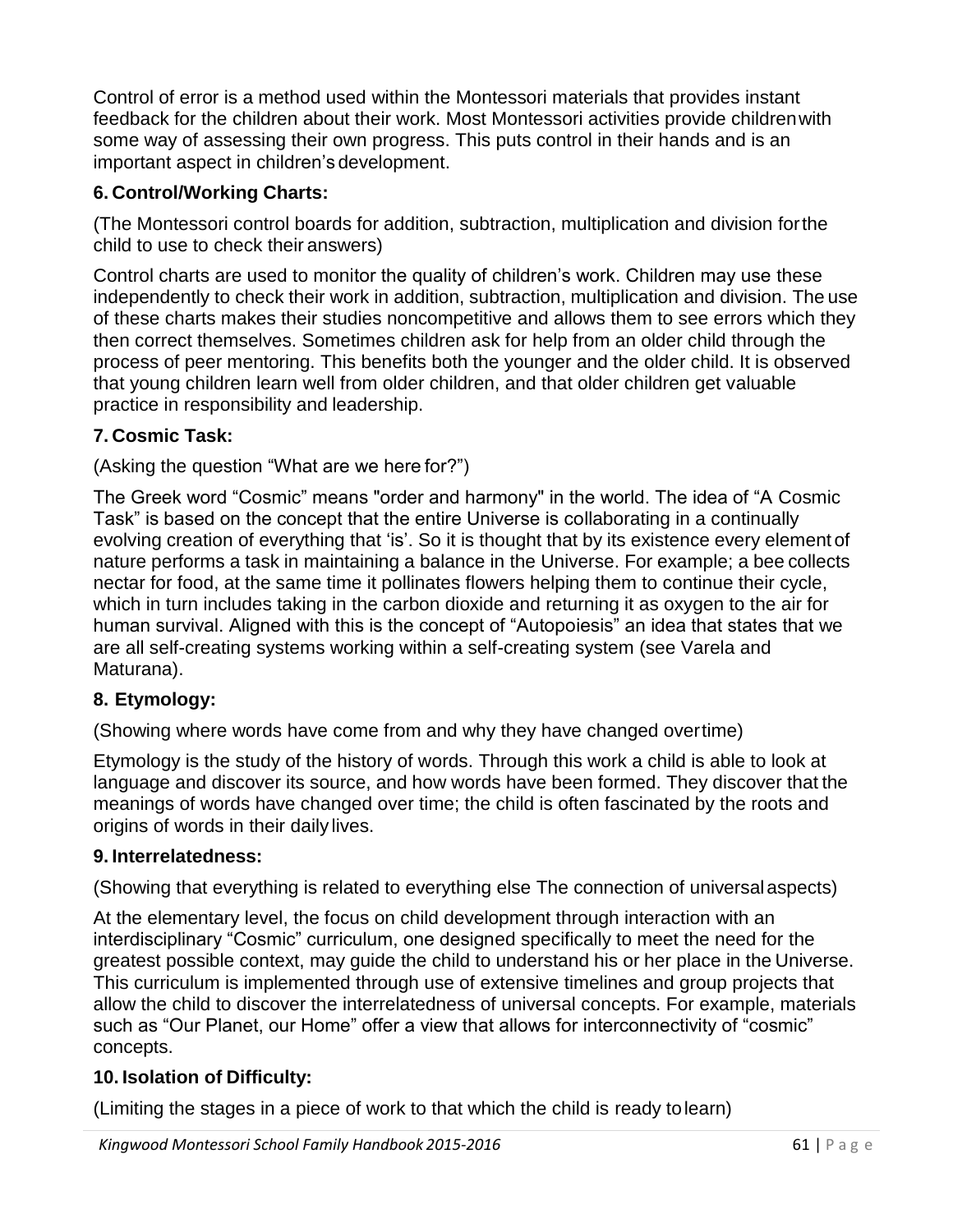Before giving a presentation, the Montessori teacher analyzes and prepares the activity specifically for the child. Areas of potential difficulty are then targeted and isolated in orderto address the child. For example, holding and snipping with scissors shows the simple movement of opening and closing the scissors and cutting a straight line before curved or zigzag lines are introduced. Isolation of difficulty may apply to any age or activity as long as appropriate materials are provided.

## **11. Repetition:**

(The child chooses to repeat work until mastered)

A young child's work appears to be very different from an adult's. When an adult is working they usually aim to accomplish a goal and may stop working when the objective is achieved. According to Mario Montessori work on human tendencies (date), a child does not always appear to work towards an external goal, but has been observed to follow an inner drive and will often repeat an activity until this inner goal is satisfied (p. 48). He notes that the unconscious urge to repeat activities may help the child to coordinate a movement or acquire ability (p. 48).

## **12. Sensitive Periods:**

## (Readiness for different types of information)

Montessori believed that young children experience periods of change in sensibility and are seen to be intrinsically motivated by specific sensitivities at different points in development (see The four Planes of development). A child in a sensitive period may be able to reach deep concentration when engaged in an activity that matches a particular sensitivity. For example, children in a sensitive period for language may be drawn to activities that involve letter formation and reading. They can be observed choosing activities independently and may appear to be completely immersed in the work. A child's desire for repetition in work may also signal the triggering of a sensitivity. I have observed that no extrinsic reward or encouragement is required to instigate this process, but appears to spontaneously occur as an aspect of autopoietic or self-creating drivers within each child. In addition, childrenappear to be naturally drawn to activities in the environment that meet the needs and match the position within a developmental spectrum.

## **13. Simple to Complex:**

(Starting with a simple idea and gradually adding more details)

As in "Whole to parts to whole" the principal used in the first sequence of presentations in a Montessori classroom, children also work from the simplest form of an idea and take incrementally larger steps toward more and more detail. As the student exhibits mastery at each stage, this progression is called 'Simple to complex." In this way children are first introduced to a concept in its simplest form. As children progress and become capable of making more complicated connections, they exhibit the ability to eventually handle information that is considered more advanced. Zoology lessons provide an example: the child may start the simple task of recognizing and naming animals, then go on to add labels and further information, before moving into more detail, such as studying animal featuresand habitat whilst making their own drawings and notes.

# **14. Three Period Lesson:**

(A three part informal assessment process)